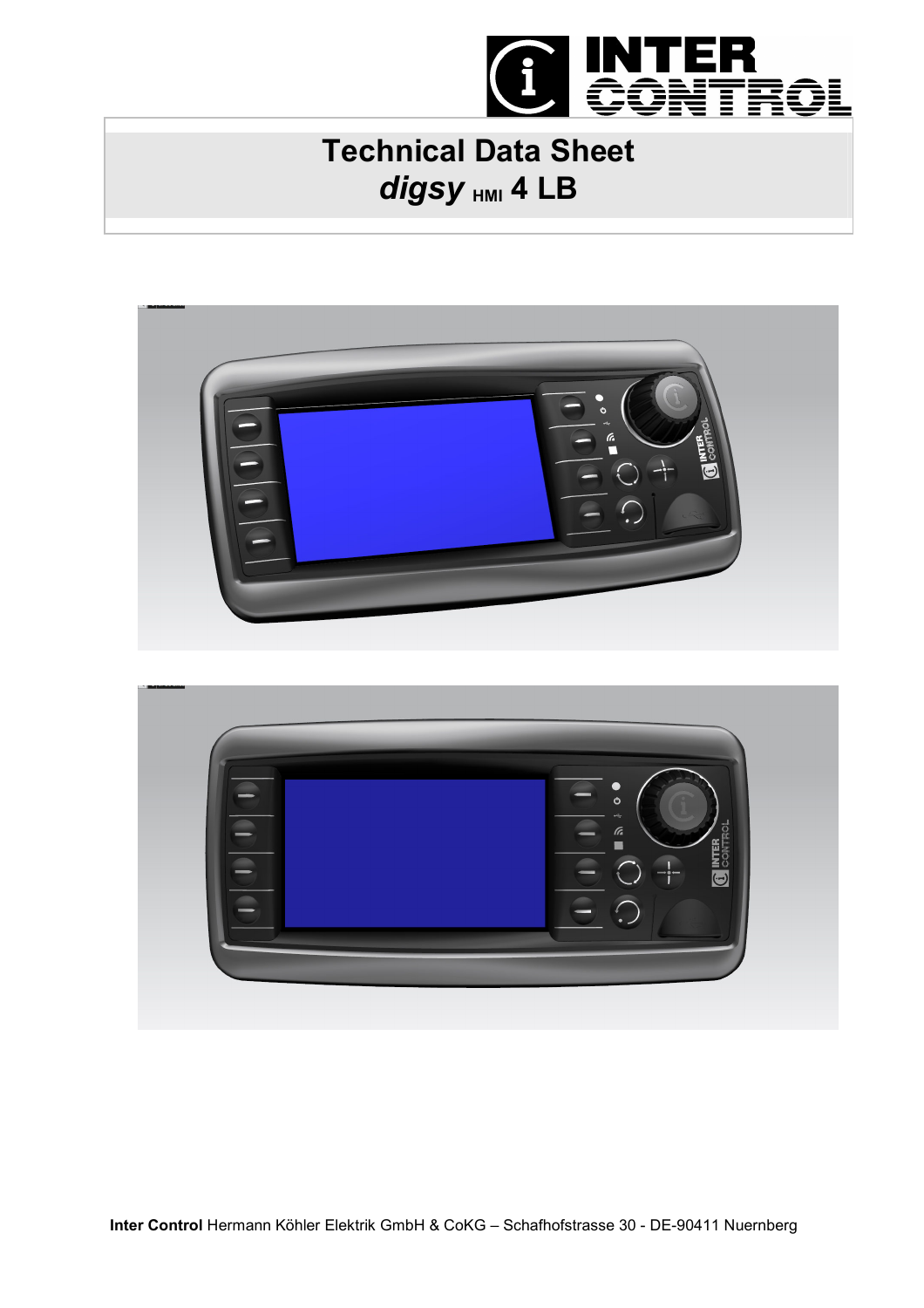

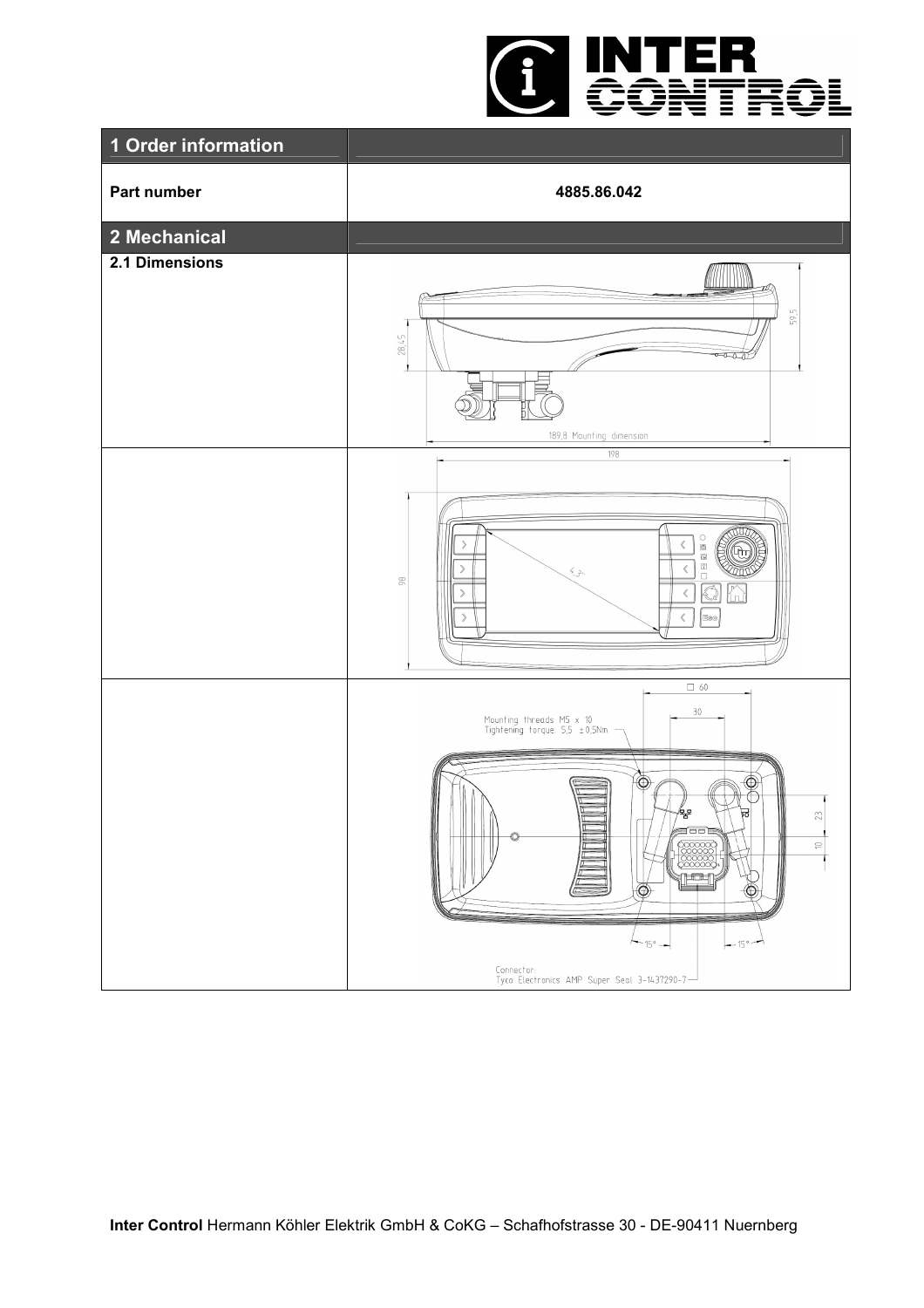

| 2.2 Housing                       | Plastic housing, coloured black, RAL 9005<br>with rubber frame, coloured charcoal-grey, RAL 7016                                                                                                                     |  |  |
|-----------------------------------|----------------------------------------------------------------------------------------------------------------------------------------------------------------------------------------------------------------------|--|--|
| 2.3 Mounting                      | landscape or portrait<br>$\bullet$<br>standalone<br>in-dash<br>Mounting accessories (not included):<br>Build-in mounting frame, grey:<br>4305.86.041<br>$\bullet$<br>Standalone mounting adaptor, black: 4305.86.042 |  |  |
| 3 Display                         |                                                                                                                                                                                                                      |  |  |
| <b>Type</b>                       | TFT Colour Graphic LCD with LED backlight                                                                                                                                                                            |  |  |
| <b>Size</b>                       | 4.3", 95 mm (W) x 53 mm (H)                                                                                                                                                                                          |  |  |
| Resolution                        | 480 x 272 pixel, WQVGA, 15:9                                                                                                                                                                                         |  |  |
| Colours                           | 16.7 Mio.                                                                                                                                                                                                            |  |  |
| <b>Brightness</b>                 | typ. 400 cd/m <sup>2</sup>                                                                                                                                                                                           |  |  |
| <b>Contrast Ratio</b>             | typ. 400:1                                                                                                                                                                                                           |  |  |
| <b>4 Input Devices</b>            |                                                                                                                                                                                                                      |  |  |
| 4.1 Touch                         | $\blacksquare$                                                                                                                                                                                                       |  |  |
| 4.2 Left Keypad                   | • 4 keys with tactile feedback<br>• blue LED backlight<br>• Lifetime 1.000.000 actuations                                                                                                                            |  |  |
| 4.3 Right Keypad                  | • 4+3 keys with tactile feedback<br>• blue LED backlight<br>• Lifetime 1.000.000 actuations                                                                                                                          |  |  |
| <b>4.4 Indicators and Sensors</b> | • 1 Multicolour-LED<br>• 2 Status-LED's<br>• light sensor                                                                                                                                                            |  |  |
| 4.5 Encoder                       | • electromechanical encoder with 16 mechanical detents and push<br>function<br>· lifetime: 1 million cycles                                                                                                          |  |  |
| <b>5 Electronics</b>              |                                                                                                                                                                                                                      |  |  |
| 5.1 Processor platform            |                                                                                                                                                                                                                      |  |  |
| CPU                               | Freescale I.MX35®, 532 MHz                                                                                                                                                                                           |  |  |
| Mass storage                      | 512 Mbyte (approx. 450 MB for customer use)                                                                                                                                                                          |  |  |
| <b>RAM</b>                        | 128 MByte                                                                                                                                                                                                            |  |  |
| <b>RTC</b>                        | buffered by gold cap                                                                                                                                                                                                 |  |  |
| 5.2 Interfaces                    |                                                                                                                                                                                                                      |  |  |
| 5.2.1 Power supply                |                                                                                                                                                                                                                      |  |  |
| Operating voltage range           | 9  36 V DC                                                                                                                                                                                                           |  |  |
| Protection                        | short circuit protection                                                                                                                                                                                             |  |  |
| Overvoltage resistance            | 48V for 2 minutes                                                                                                                                                                                                    |  |  |
| Inverse polarity protection       | up to -48 V DC                                                                                                                                                                                                       |  |  |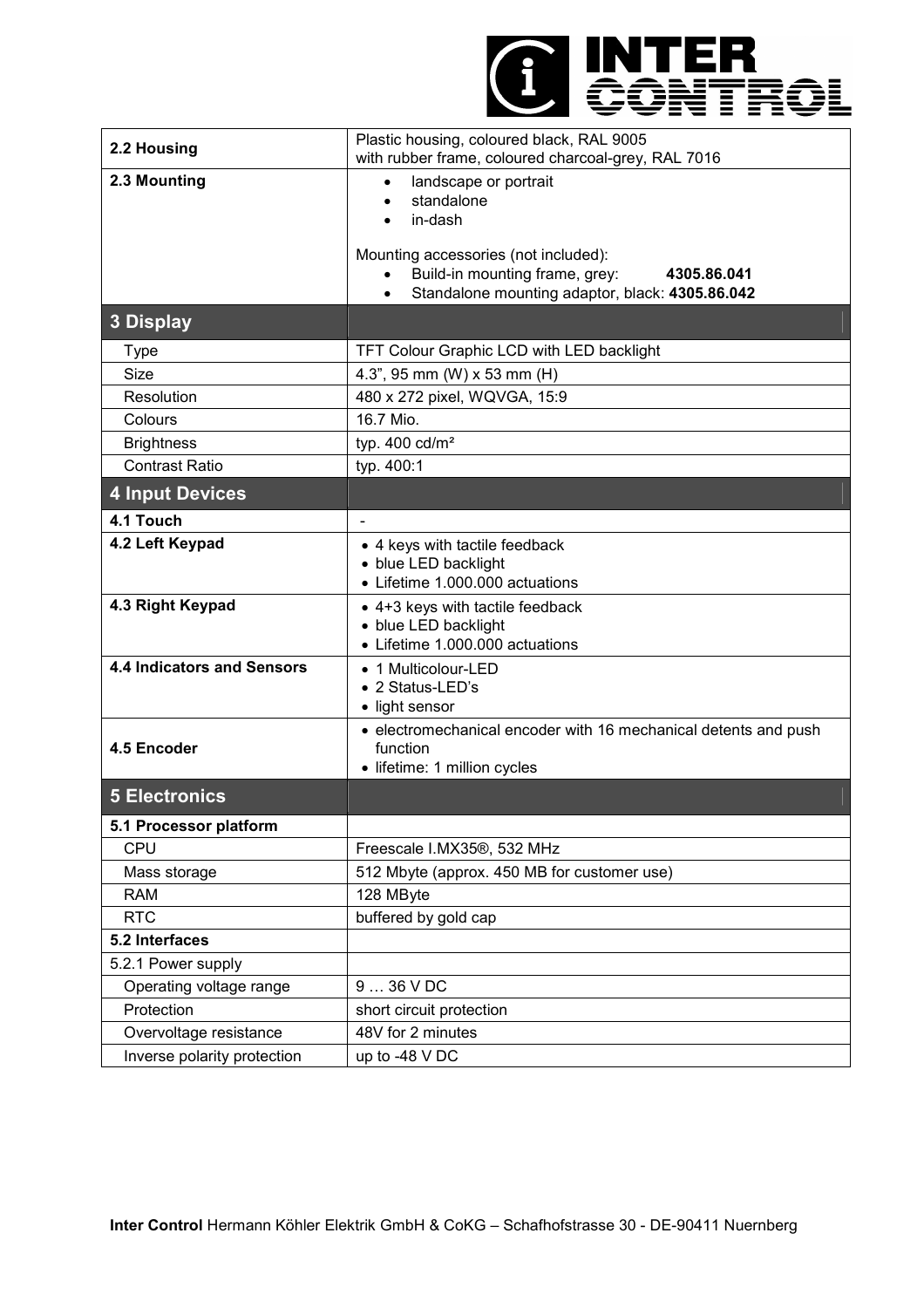

| Current consumption (without      |                                                                                                                                                                                                                                                                                                                                                                                                                          |                                             |                                        |  |  |
|-----------------------------------|--------------------------------------------------------------------------------------------------------------------------------------------------------------------------------------------------------------------------------------------------------------------------------------------------------------------------------------------------------------------------------------------------------------------------|---------------------------------------------|----------------------------------------|--|--|
| external load), max               | <b>Power Mode</b><br>On                                                                                                                                                                                                                                                                                                                                                                                                  | current at 13,5 V DC<br>$\overline{4}30$ mA | current at 27 V<br>$\overline{240}$ mA |  |  |
|                                   | Low-power                                                                                                                                                                                                                                                                                                                                                                                                                | 160 mA                                      | 90 mA                                  |  |  |
|                                   | <b>Sleep</b>                                                                                                                                                                                                                                                                                                                                                                                                             | 90 mA                                       | 55 mA                                  |  |  |
|                                   | Off                                                                                                                                                                                                                                                                                                                                                                                                                      | 0                                           | 0                                      |  |  |
| 5.2.2 Can Interfaces              | $\bullet$ 2 x CAN-Interfaces<br>• ISO 11898, CAN-specification 2.0 B active,<br>• up to 1 Mbit/s (default 250 Kbit/s, 500 Kbit/s, 750 Kbit/s and 1 Mbit/s)                                                                                                                                                                                                                                                               |                                             |                                        |  |  |
| 5.2.3 RS232                       | 1 x RS232-Interface                                                                                                                                                                                                                                                                                                                                                                                                      |                                             |                                        |  |  |
| <b>Type</b>                       | EIA232 (only RxD, TxD, GND)                                                                                                                                                                                                                                                                                                                                                                                              |                                             |                                        |  |  |
| Speed                             | max. 115 Kbps                                                                                                                                                                                                                                                                                                                                                                                                            |                                             |                                        |  |  |
| 5.2.4 USB                         | <b>Host 2.0</b>                                                                                                                                                                                                                                                                                                                                                                                                          |                                             |                                        |  |  |
| Main connector                    | 1 x Full speed                                                                                                                                                                                                                                                                                                                                                                                                           |                                             |                                        |  |  |
| <b>6 Connections</b>              |                                                                                                                                                                                                                                                                                                                                                                                                                          |                                             |                                        |  |  |
| Main connector                    | Part no. connector set: 4305.86.001<br>Tyco-AMP 1437288-6<br>• Mating connector (customer) Tyco-AMP 3-1437290-7<br>• Mating crimp contact (customer) Tyco AMP 3-1447221-4                                                                                                                                                                                                                                                |                                             |                                        |  |  |
| Connector pinout                  | see chap. 9.                                                                                                                                                                                                                                                                                                                                                                                                             |                                             |                                        |  |  |
| <b>7 Software</b>                 |                                                                                                                                                                                                                                                                                                                                                                                                                          |                                             |                                        |  |  |
| 1.1 Operating System              | Linux, kernel 2.6.28                                                                                                                                                                                                                                                                                                                                                                                                     |                                             |                                        |  |  |
| 1.2 Application Programming       | CODESYS-Tools (3.5)                                                                                                                                                                                                                                                                                                                                                                                                      |                                             |                                        |  |  |
| <b>8 Testing and Verification</b> |                                                                                                                                                                                                                                                                                                                                                                                                                          |                                             |                                        |  |  |
| 8.1 CE-Compliance                 | EU Directive 2004/108/EC (EMC) according to<br>• EN 12895: Industrial Trucks - Electromagnetic compatibility<br>• EN 13309: Construction machinery - Electromagnetic compatibility of<br>machines with internal electrical power supply<br>• EN ISO 14982: Agricultural and forestry machinery - Electromagnetic<br>compatibility - Test methods and acceptance criteria                                                 |                                             |                                        |  |  |
| 8.2 e1 - Type approval            | EU Directive 72/245/EWG (1-Jan 2013)                                                                                                                                                                                                                                                                                                                                                                                     |                                             |                                        |  |  |
| 8.3 Protection Level (IP Code)    | IP 6k5 and 6k7 according to ISO 20653: Road Vehicles - Degrees of<br>protection (IP-Code) – Protection of electrical equipment against foreign<br>objects, water and access                                                                                                                                                                                                                                              |                                             |                                        |  |  |
| 8.4 Electrical Requirements       | 12 and 24V-Systems according to:<br>• ISO 16750-2: Road Vehicles - Environmental conditions and testing<br>for electrical and electronic equipment - Electrical loads<br>• ISO 15003: Agricultural Engineering - Electrical and electronic<br>equipment - Testing resistance to environmental conditions                                                                                                                 |                                             |                                        |  |  |
| 8.5 Mechanical Requirements       | • According to ISO 16750-3: Road Vehicles - Environmental conditions<br>and testing for electrical and electronic equipment - Mechanical loads,<br>Code L<br>• ISO 15003: Agricultural Engineering - Electrical and electronic<br>equipment - Testing resistance to environmental conditions<br>Mechanical Shock: Level 2<br>$\circ$<br>Random Vibration: Level 2<br>$\circ$<br>Sinusoidal Vibration: Level 2<br>$\circ$ |                                             |                                        |  |  |